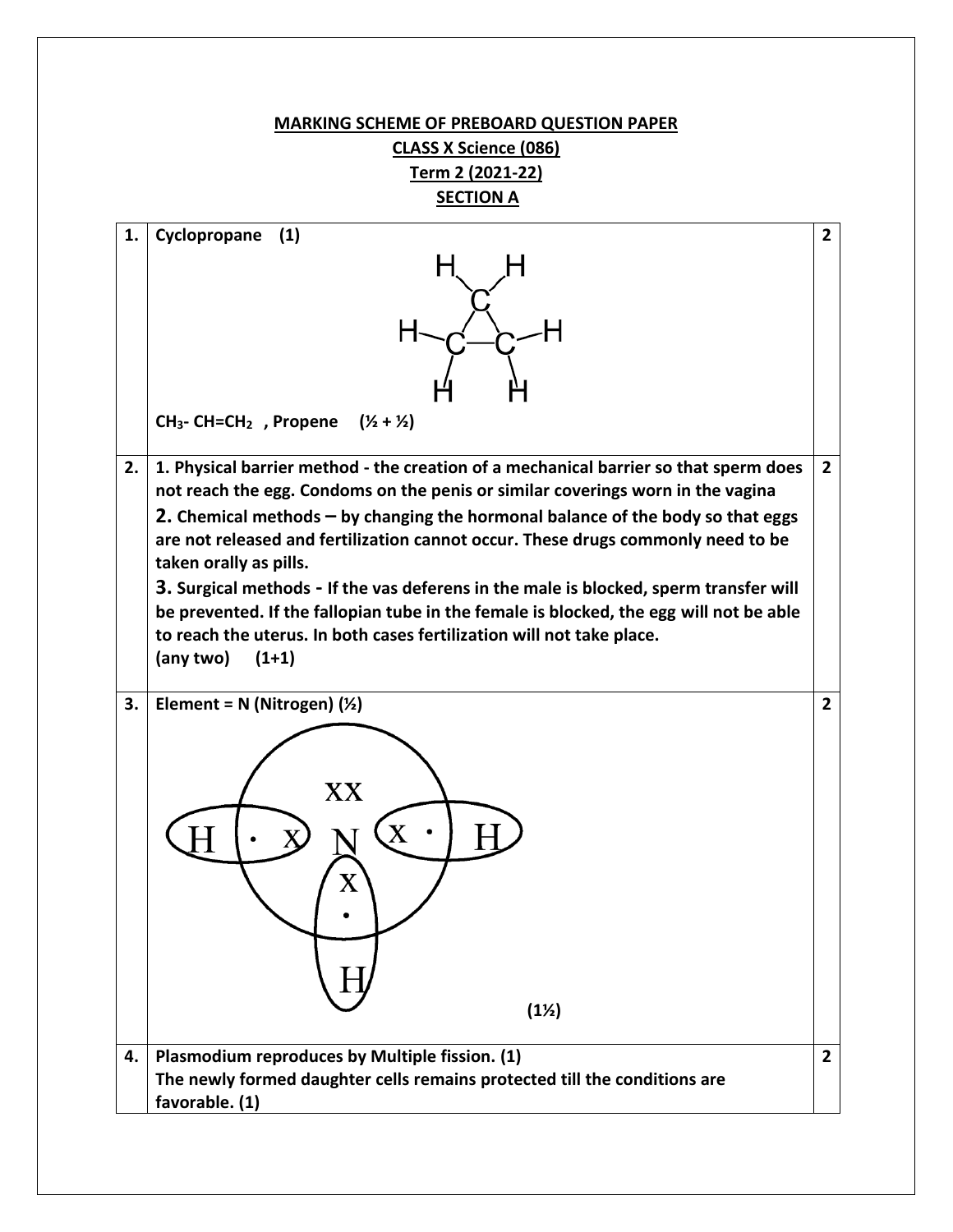| 5.<br>Egg is not fertilized in human females.<br>The egg lives for about one day. $(\frac{1}{2})$<br>i)<br>ii)<br>The lining of the uterus breaks down and comes out of vagina as<br>blood and mucous( $\frac{1}{2}$ )<br>This cycle takes place every month and is called menstrual cycle. $(\frac{1}{2})$<br>iii)<br>It lasts for about two to three days. $(\frac{1}{2})$<br>iv)<br><b>OR</b><br>Pollen grains are transferred on the stigma of a flower.<br>i)<br>After the pollen lands on a suitable stigma, a tube grows out of it and<br>travels the style to reach ovary.<br>$(\frac{1}{2})$<br>ii)<br>After fertilization, the zygote divides several times to form an embryo<br>within the ovule. $(Y_2)$<br>Ovule forms a tough coat and is converted into a seed, ovary grows<br>iii)<br>rapidly and ripens to form fruit. $(Y_2)$<br>The petals, sepals, stamens, style and stigma may shrivel off and seed<br>iv)<br>germinates. $($ 2)<br>6.<br>Right hand thumb rule $-(\frac{1}{2})$<br>Imagine that you are holding a current-carrying straight conductor in your right<br>hand such that the thumb points towards the direction of current. Then your<br>fingers will wrap around the conductor in the direction of the field lines of the<br>magnetic field $(½)$<br>When the voltage source is increased to 24V, then the current will also increase and<br>so the magnetic field strength will increase and the lamp will glow brighter. ( $\frac{1}{2} + \frac{1}{2}$ )<br><b>OR</b><br>A coil of many circular turns of insulated copper wire wrapped closely in the shape<br>of a cylinder is called a solenoid. (1)<br>For the same current flowing through a solenoid and a straight conductor, the<br>magnetic field produced by a solenoid is much stronger than the magnetic field<br>produced by a straight current carrying conductor. This is because as the number of<br>turns increase, magnetic field strength also increases.<br>(1)<br>Domestic wastes like vegetable peels - Land filling / composting<br>(1)<br>7.<br>a)<br>b) Industrial wastes like metallic cans- Recycling<br>(1)<br><b>OR</b> |  |                                                                           |                |  |
|---------------------------------------------------------------------------------------------------------------------------------------------------------------------------------------------------------------------------------------------------------------------------------------------------------------------------------------------------------------------------------------------------------------------------------------------------------------------------------------------------------------------------------------------------------------------------------------------------------------------------------------------------------------------------------------------------------------------------------------------------------------------------------------------------------------------------------------------------------------------------------------------------------------------------------------------------------------------------------------------------------------------------------------------------------------------------------------------------------------------------------------------------------------------------------------------------------------------------------------------------------------------------------------------------------------------------------------------------------------------------------------------------------------------------------------------------------------------------------------------------------------------------------------------------------------------------------------------------------------------------------------------------------------------------------------------------------------------------------------------------------------------------------------------------------------------------------------------------------------------------------------------------------------------------------------------------------------------------------------------------------------------------------------------------------------------------------------------------------------------------------------------|--|---------------------------------------------------------------------------|----------------|--|
|                                                                                                                                                                                                                                                                                                                                                                                                                                                                                                                                                                                                                                                                                                                                                                                                                                                                                                                                                                                                                                                                                                                                                                                                                                                                                                                                                                                                                                                                                                                                                                                                                                                                                                                                                                                                                                                                                                                                                                                                                                                                                                                                             |  |                                                                           |                |  |
|                                                                                                                                                                                                                                                                                                                                                                                                                                                                                                                                                                                                                                                                                                                                                                                                                                                                                                                                                                                                                                                                                                                                                                                                                                                                                                                                                                                                                                                                                                                                                                                                                                                                                                                                                                                                                                                                                                                                                                                                                                                                                                                                             |  |                                                                           |                |  |
|                                                                                                                                                                                                                                                                                                                                                                                                                                                                                                                                                                                                                                                                                                                                                                                                                                                                                                                                                                                                                                                                                                                                                                                                                                                                                                                                                                                                                                                                                                                                                                                                                                                                                                                                                                                                                                                                                                                                                                                                                                                                                                                                             |  |                                                                           |                |  |
|                                                                                                                                                                                                                                                                                                                                                                                                                                                                                                                                                                                                                                                                                                                                                                                                                                                                                                                                                                                                                                                                                                                                                                                                                                                                                                                                                                                                                                                                                                                                                                                                                                                                                                                                                                                                                                                                                                                                                                                                                                                                                                                                             |  |                                                                           |                |  |
|                                                                                                                                                                                                                                                                                                                                                                                                                                                                                                                                                                                                                                                                                                                                                                                                                                                                                                                                                                                                                                                                                                                                                                                                                                                                                                                                                                                                                                                                                                                                                                                                                                                                                                                                                                                                                                                                                                                                                                                                                                                                                                                                             |  |                                                                           |                |  |
|                                                                                                                                                                                                                                                                                                                                                                                                                                                                                                                                                                                                                                                                                                                                                                                                                                                                                                                                                                                                                                                                                                                                                                                                                                                                                                                                                                                                                                                                                                                                                                                                                                                                                                                                                                                                                                                                                                                                                                                                                                                                                                                                             |  |                                                                           |                |  |
|                                                                                                                                                                                                                                                                                                                                                                                                                                                                                                                                                                                                                                                                                                                                                                                                                                                                                                                                                                                                                                                                                                                                                                                                                                                                                                                                                                                                                                                                                                                                                                                                                                                                                                                                                                                                                                                                                                                                                                                                                                                                                                                                             |  |                                                                           |                |  |
|                                                                                                                                                                                                                                                                                                                                                                                                                                                                                                                                                                                                                                                                                                                                                                                                                                                                                                                                                                                                                                                                                                                                                                                                                                                                                                                                                                                                                                                                                                                                                                                                                                                                                                                                                                                                                                                                                                                                                                                                                                                                                                                                             |  |                                                                           |                |  |
|                                                                                                                                                                                                                                                                                                                                                                                                                                                                                                                                                                                                                                                                                                                                                                                                                                                                                                                                                                                                                                                                                                                                                                                                                                                                                                                                                                                                                                                                                                                                                                                                                                                                                                                                                                                                                                                                                                                                                                                                                                                                                                                                             |  |                                                                           |                |  |
|                                                                                                                                                                                                                                                                                                                                                                                                                                                                                                                                                                                                                                                                                                                                                                                                                                                                                                                                                                                                                                                                                                                                                                                                                                                                                                                                                                                                                                                                                                                                                                                                                                                                                                                                                                                                                                                                                                                                                                                                                                                                                                                                             |  |                                                                           |                |  |
|                                                                                                                                                                                                                                                                                                                                                                                                                                                                                                                                                                                                                                                                                                                                                                                                                                                                                                                                                                                                                                                                                                                                                                                                                                                                                                                                                                                                                                                                                                                                                                                                                                                                                                                                                                                                                                                                                                                                                                                                                                                                                                                                             |  |                                                                           |                |  |
|                                                                                                                                                                                                                                                                                                                                                                                                                                                                                                                                                                                                                                                                                                                                                                                                                                                                                                                                                                                                                                                                                                                                                                                                                                                                                                                                                                                                                                                                                                                                                                                                                                                                                                                                                                                                                                                                                                                                                                                                                                                                                                                                             |  |                                                                           |                |  |
|                                                                                                                                                                                                                                                                                                                                                                                                                                                                                                                                                                                                                                                                                                                                                                                                                                                                                                                                                                                                                                                                                                                                                                                                                                                                                                                                                                                                                                                                                                                                                                                                                                                                                                                                                                                                                                                                                                                                                                                                                                                                                                                                             |  |                                                                           |                |  |
|                                                                                                                                                                                                                                                                                                                                                                                                                                                                                                                                                                                                                                                                                                                                                                                                                                                                                                                                                                                                                                                                                                                                                                                                                                                                                                                                                                                                                                                                                                                                                                                                                                                                                                                                                                                                                                                                                                                                                                                                                                                                                                                                             |  |                                                                           |                |  |
|                                                                                                                                                                                                                                                                                                                                                                                                                                                                                                                                                                                                                                                                                                                                                                                                                                                                                                                                                                                                                                                                                                                                                                                                                                                                                                                                                                                                                                                                                                                                                                                                                                                                                                                                                                                                                                                                                                                                                                                                                                                                                                                                             |  |                                                                           |                |  |
|                                                                                                                                                                                                                                                                                                                                                                                                                                                                                                                                                                                                                                                                                                                                                                                                                                                                                                                                                                                                                                                                                                                                                                                                                                                                                                                                                                                                                                                                                                                                                                                                                                                                                                                                                                                                                                                                                                                                                                                                                                                                                                                                             |  |                                                                           |                |  |
|                                                                                                                                                                                                                                                                                                                                                                                                                                                                                                                                                                                                                                                                                                                                                                                                                                                                                                                                                                                                                                                                                                                                                                                                                                                                                                                                                                                                                                                                                                                                                                                                                                                                                                                                                                                                                                                                                                                                                                                                                                                                                                                                             |  |                                                                           | $\overline{2}$ |  |
|                                                                                                                                                                                                                                                                                                                                                                                                                                                                                                                                                                                                                                                                                                                                                                                                                                                                                                                                                                                                                                                                                                                                                                                                                                                                                                                                                                                                                                                                                                                                                                                                                                                                                                                                                                                                                                                                                                                                                                                                                                                                                                                                             |  |                                                                           |                |  |
|                                                                                                                                                                                                                                                                                                                                                                                                                                                                                                                                                                                                                                                                                                                                                                                                                                                                                                                                                                                                                                                                                                                                                                                                                                                                                                                                                                                                                                                                                                                                                                                                                                                                                                                                                                                                                                                                                                                                                                                                                                                                                                                                             |  |                                                                           |                |  |
|                                                                                                                                                                                                                                                                                                                                                                                                                                                                                                                                                                                                                                                                                                                                                                                                                                                                                                                                                                                                                                                                                                                                                                                                                                                                                                                                                                                                                                                                                                                                                                                                                                                                                                                                                                                                                                                                                                                                                                                                                                                                                                                                             |  |                                                                           |                |  |
|                                                                                                                                                                                                                                                                                                                                                                                                                                                                                                                                                                                                                                                                                                                                                                                                                                                                                                                                                                                                                                                                                                                                                                                                                                                                                                                                                                                                                                                                                                                                                                                                                                                                                                                                                                                                                                                                                                                                                                                                                                                                                                                                             |  |                                                                           |                |  |
|                                                                                                                                                                                                                                                                                                                                                                                                                                                                                                                                                                                                                                                                                                                                                                                                                                                                                                                                                                                                                                                                                                                                                                                                                                                                                                                                                                                                                                                                                                                                                                                                                                                                                                                                                                                                                                                                                                                                                                                                                                                                                                                                             |  |                                                                           |                |  |
|                                                                                                                                                                                                                                                                                                                                                                                                                                                                                                                                                                                                                                                                                                                                                                                                                                                                                                                                                                                                                                                                                                                                                                                                                                                                                                                                                                                                                                                                                                                                                                                                                                                                                                                                                                                                                                                                                                                                                                                                                                                                                                                                             |  |                                                                           |                |  |
|                                                                                                                                                                                                                                                                                                                                                                                                                                                                                                                                                                                                                                                                                                                                                                                                                                                                                                                                                                                                                                                                                                                                                                                                                                                                                                                                                                                                                                                                                                                                                                                                                                                                                                                                                                                                                                                                                                                                                                                                                                                                                                                                             |  |                                                                           |                |  |
|                                                                                                                                                                                                                                                                                                                                                                                                                                                                                                                                                                                                                                                                                                                                                                                                                                                                                                                                                                                                                                                                                                                                                                                                                                                                                                                                                                                                                                                                                                                                                                                                                                                                                                                                                                                                                                                                                                                                                                                                                                                                                                                                             |  |                                                                           |                |  |
|                                                                                                                                                                                                                                                                                                                                                                                                                                                                                                                                                                                                                                                                                                                                                                                                                                                                                                                                                                                                                                                                                                                                                                                                                                                                                                                                                                                                                                                                                                                                                                                                                                                                                                                                                                                                                                                                                                                                                                                                                                                                                                                                             |  |                                                                           |                |  |
|                                                                                                                                                                                                                                                                                                                                                                                                                                                                                                                                                                                                                                                                                                                                                                                                                                                                                                                                                                                                                                                                                                                                                                                                                                                                                                                                                                                                                                                                                                                                                                                                                                                                                                                                                                                                                                                                                                                                                                                                                                                                                                                                             |  |                                                                           | $\overline{2}$ |  |
|                                                                                                                                                                                                                                                                                                                                                                                                                                                                                                                                                                                                                                                                                                                                                                                                                                                                                                                                                                                                                                                                                                                                                                                                                                                                                                                                                                                                                                                                                                                                                                                                                                                                                                                                                                                                                                                                                                                                                                                                                                                                                                                                             |  |                                                                           |                |  |
|                                                                                                                                                                                                                                                                                                                                                                                                                                                                                                                                                                                                                                                                                                                                                                                                                                                                                                                                                                                                                                                                                                                                                                                                                                                                                                                                                                                                                                                                                                                                                                                                                                                                                                                                                                                                                                                                                                                                                                                                                                                                                                                                             |  | The chemicals responsible for the depletion of ozone layer are CFC's. (1) |                |  |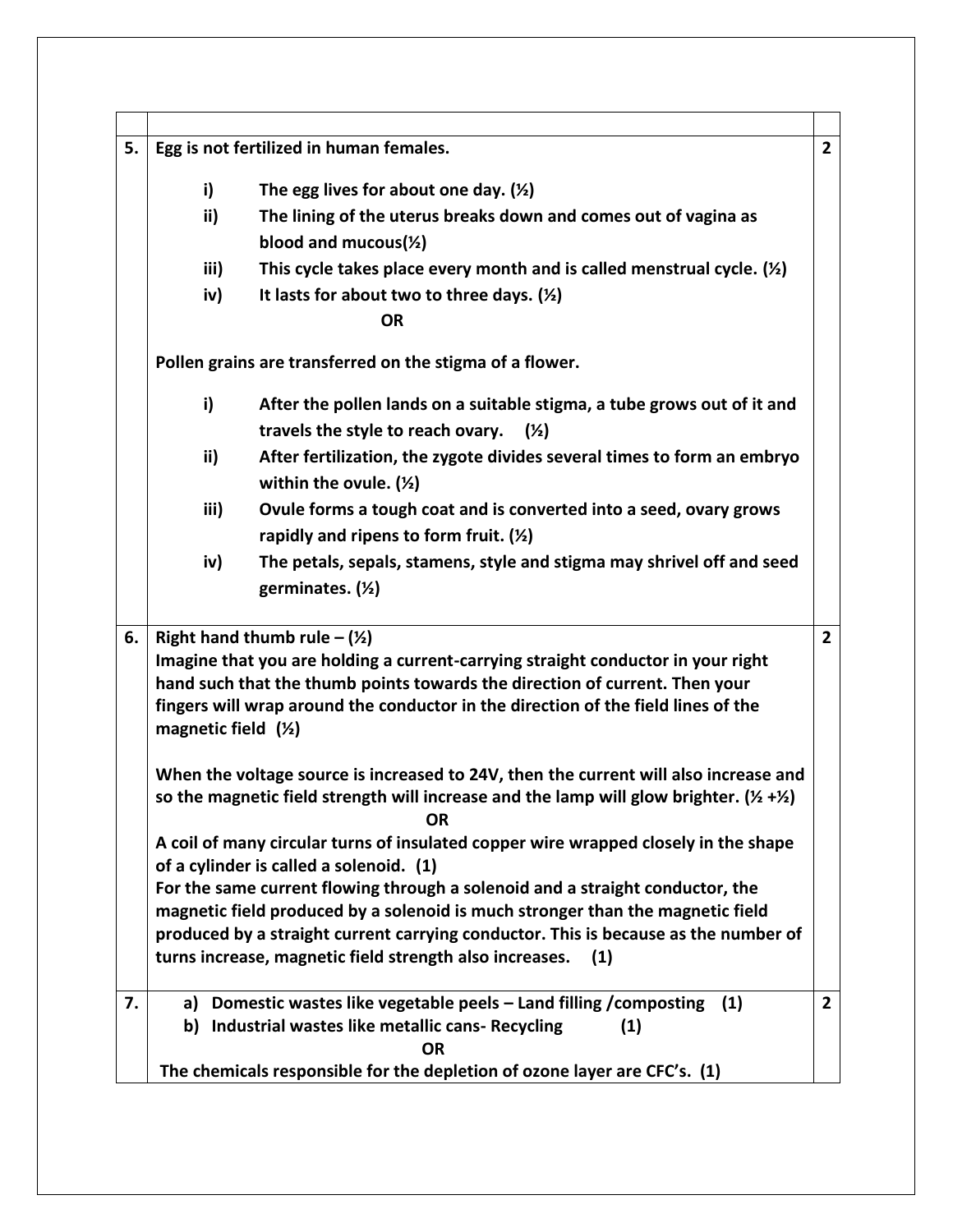**This continuous thinning of ozone layer allows the harmful UV rays to penetrate the earth's atmosphere and cause skin cancer or cataract in humans. (1)**

## **SECTION B**

| 8.  | a) The most metallic element is C because it has the largest size and the                  | $\overline{\mathbf{3}}$ |  |  |  |  |
|-----|--------------------------------------------------------------------------------------------|-------------------------|--|--|--|--|
|     | valence electrons can be lost easily.<br>(1)                                               |                         |  |  |  |  |
|     | b) The most electronegative element is F because it has the smallest size and              |                         |  |  |  |  |
|     | the hold of nucleus to the outermost electrons is the strongest.<br>(1)                    |                         |  |  |  |  |
|     | c) Elements D and E can form a dipositive ions as they are placed in group 2               |                         |  |  |  |  |
|     | and can lose two electrons easily. (1)                                                     |                         |  |  |  |  |
|     |                                                                                            |                         |  |  |  |  |
| 9.  | In the case of carbon, it has four electrons in its outermost shell and needs to gain      | $\overline{\mathbf{3}}$ |  |  |  |  |
|     | or lose four electrons to attain noble gas configuration. If it were to gain or lose       |                         |  |  |  |  |
|     | electrons-                                                                                 |                         |  |  |  |  |
|     | It could gain four electrons forming $C^{4-}$ anion. But it would be difficult<br>(i)      |                         |  |  |  |  |
|     | for the nucleus with six protons to hold on to ten electrons, that is, four                |                         |  |  |  |  |
|     | extra electrons.<br>(1)                                                                    |                         |  |  |  |  |
|     | (iii)<br>(ii) It could lose four electrons forming $C^{4+}$ cation. But it would require a |                         |  |  |  |  |
|     | large amount of energy to remove four electrons leaving behind a                           |                         |  |  |  |  |
|     | carbon cation with six protons in its nucleus holding on to just two                       |                         |  |  |  |  |
|     | electrons.<br>(1)                                                                          |                         |  |  |  |  |
|     | Carbon overcomes this problem by sharing its valence electrons with other atoms            |                         |  |  |  |  |
|     | of carbon or with atoms of other elements and forming covalent compounds.                  |                         |  |  |  |  |
|     | Since the bonding in these compounds does not give rise to any ions, these                 |                         |  |  |  |  |
|     | compounds are largely non-conductors of electricity. (1)                                   |                         |  |  |  |  |
|     |                                                                                            |                         |  |  |  |  |
|     |                                                                                            |                         |  |  |  |  |
| 10. | a) There would be very minor differences between them, generated due to small              | $\overline{\mathbf{3}}$ |  |  |  |  |
|     | inaccuracies in DNA copying.<br>(1)                                                        |                         |  |  |  |  |
|     | b) During reproduction, there are inaccuracies in DNA copying which lead to                |                         |  |  |  |  |
|     | variations. If these variations are favourable, they help the individuals to survive       |                         |  |  |  |  |
|     | and pass them to the progeny. Depending upon the nature of variations, different           |                         |  |  |  |  |
|     | individuals have different advantages, which promotes their survival like bacteria         |                         |  |  |  |  |
|     | that can withstand heat will survive better in a heat wave. (2)                            |                         |  |  |  |  |
| 11. | a) Each step or level of the food chain forms a trophic level.<br>(1)                      | 3                       |  |  |  |  |
|     | b) Pesticides and other chemicals are either washed down into the soil or into the         |                         |  |  |  |  |
|     | water bodies. From the soil, these are absorbed by the plants along with water             |                         |  |  |  |  |
|     | and minerals, and from the water bodies these are taken up by aquatic plants and           |                         |  |  |  |  |
|     | animals. This is one of the ways in which they enter the food chain. (1)                   |                         |  |  |  |  |
|     | As these chemicals are not degradable, these get accumulated progressively at              |                         |  |  |  |  |
|     | each trophic level. As human beings occupy the top level in any food chain, the            |                         |  |  |  |  |
|     |                                                                                            |                         |  |  |  |  |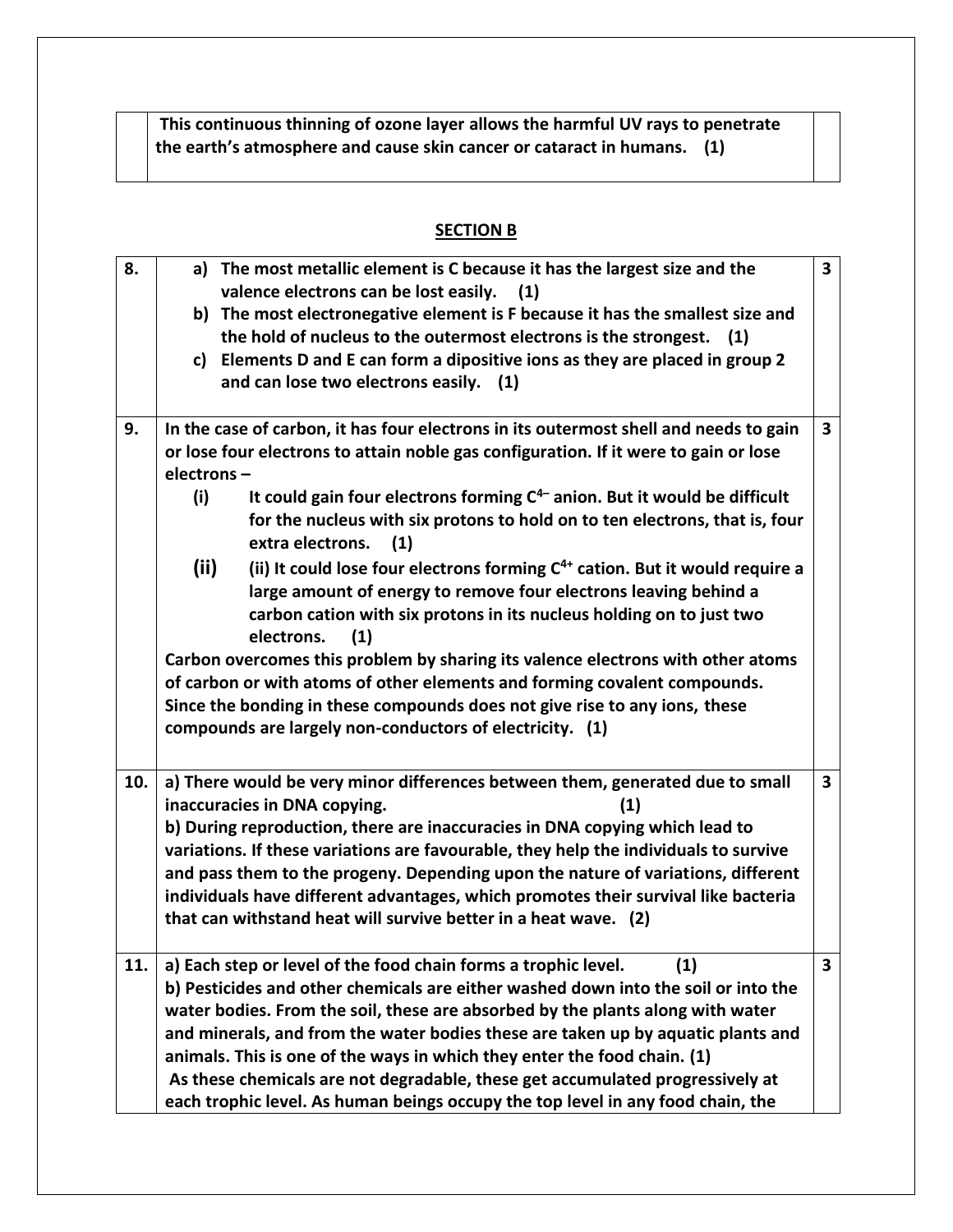|     |                                                                                                                              | maximum concentration of these chemicals get accumulated in our bodies. This                               |   |  |  |
|-----|------------------------------------------------------------------------------------------------------------------------------|------------------------------------------------------------------------------------------------------------|---|--|--|
|     |                                                                                                                              | phenomenon is known as biological magnification. (1)                                                       |   |  |  |
|     |                                                                                                                              |                                                                                                            |   |  |  |
| 12. |                                                                                                                              | Resistance is directly proportional to length and inversely proportional to area of                        | 3 |  |  |
|     | cross section :                                                                                                              | (1)                                                                                                        |   |  |  |
|     | reduced to half.                                                                                                             | (i) same length and half thickness - Resistance doubles and hence current is                               |   |  |  |
|     |                                                                                                                              | (1)<br>(ii) half-length and same thickness, Resistance is halved and hence current is                      |   |  |  |
|     | doubled.                                                                                                                     | (1)                                                                                                        |   |  |  |
|     |                                                                                                                              |                                                                                                            |   |  |  |
|     | <b>OR</b>                                                                                                                    |                                                                                                            |   |  |  |
|     | $R_A = \rho I / \prod r^2$                                                                                                   | $(\frac{1}{2})$                                                                                            |   |  |  |
|     |                                                                                                                              | $R_B = \frac{\rho 2l}{\prod (2r)^2} = \frac{\rho l}{2 \prod r^2}$<br>$(\frac{1}{2})$                       |   |  |  |
|     | $R_B = \frac{1}{2} R_A$                                                                                                      |                                                                                                            |   |  |  |
|     | $R_p = R_A/3$                                                                                                                | (1)                                                                                                        |   |  |  |
|     | $R_p/R_A = 1:3$                                                                                                              | (1)                                                                                                        |   |  |  |
|     |                                                                                                                              |                                                                                                            |   |  |  |
| 13. |                                                                                                                              | (a) Joules law of heating:                                                                                 | 3 |  |  |
|     | The law implies that heat produced in a resistor is (i) directly proportional to the                                         |                                                                                                            |   |  |  |
|     |                                                                                                                              | square of current for a given resistance, (ii) directly proportional to resistance for                     |   |  |  |
|     | a given current, and (iii) directly proportional to the time for which the current<br>flows through the resistor.<br>$(1\%)$ |                                                                                                            |   |  |  |
|     |                                                                                                                              | (b) Calculate the heat energy produced across a resistance of 40 ohms connected                            |   |  |  |
|     |                                                                                                                              | to 4 volts source for 5 minutes.                                                                           |   |  |  |
|     |                                                                                                                              | $H = V^2t / R = 4 X 4 X 300 / 40 = 120J$<br>$(1\%)$                                                        |   |  |  |
|     |                                                                                                                              |                                                                                                            |   |  |  |
|     |                                                                                                                              | <b>OR</b>                                                                                                  |   |  |  |
|     |                                                                                                                              | (1)<br>Equivalent resistance = 4 ohm                                                                       |   |  |  |
|     |                                                                                                                              | ammeter reading = $V/R = 10/4 = 2.5 A$<br>(1)                                                              |   |  |  |
|     |                                                                                                                              | voltmeter reading = $IR = 2.5 X 2 = 5V$<br>(1)                                                             |   |  |  |
|     |                                                                                                                              | <b>SECTION C</b>                                                                                           |   |  |  |
|     |                                                                                                                              |                                                                                                            |   |  |  |
| 14. | a)                                                                                                                           | It is a monohybrid cross.<br>(1)<br>The data of the column marked $F_1$ indicates that red is the dominant | 4 |  |  |
|     | b)                                                                                                                           | (1)<br>colour.                                                                                             |   |  |  |
|     | c)                                                                                                                           | The genotype of the (i) Parents = male : RR Female : $rr$                                                  |   |  |  |
|     |                                                                                                                              | (ii) $F_1$ Progeny : Rr (iii) $F_2$ Progeny: RR, Rr and rr                                                 |   |  |  |
|     |                                                                                                                              | Genotype ratio of F <sub>2</sub> Progeny 1 : 2 : 1 $(Y_2 + Y_2 + Y_3 + Y_2)$                               |   |  |  |
|     |                                                                                                                              |                                                                                                            |   |  |  |
|     |                                                                                                                              | <b>OR</b>                                                                                                  |   |  |  |

- **Mendel choose garden pea plant because**
- **i) Garden pea plant has a short life cycle. It shows number of contrasting characteristics.**